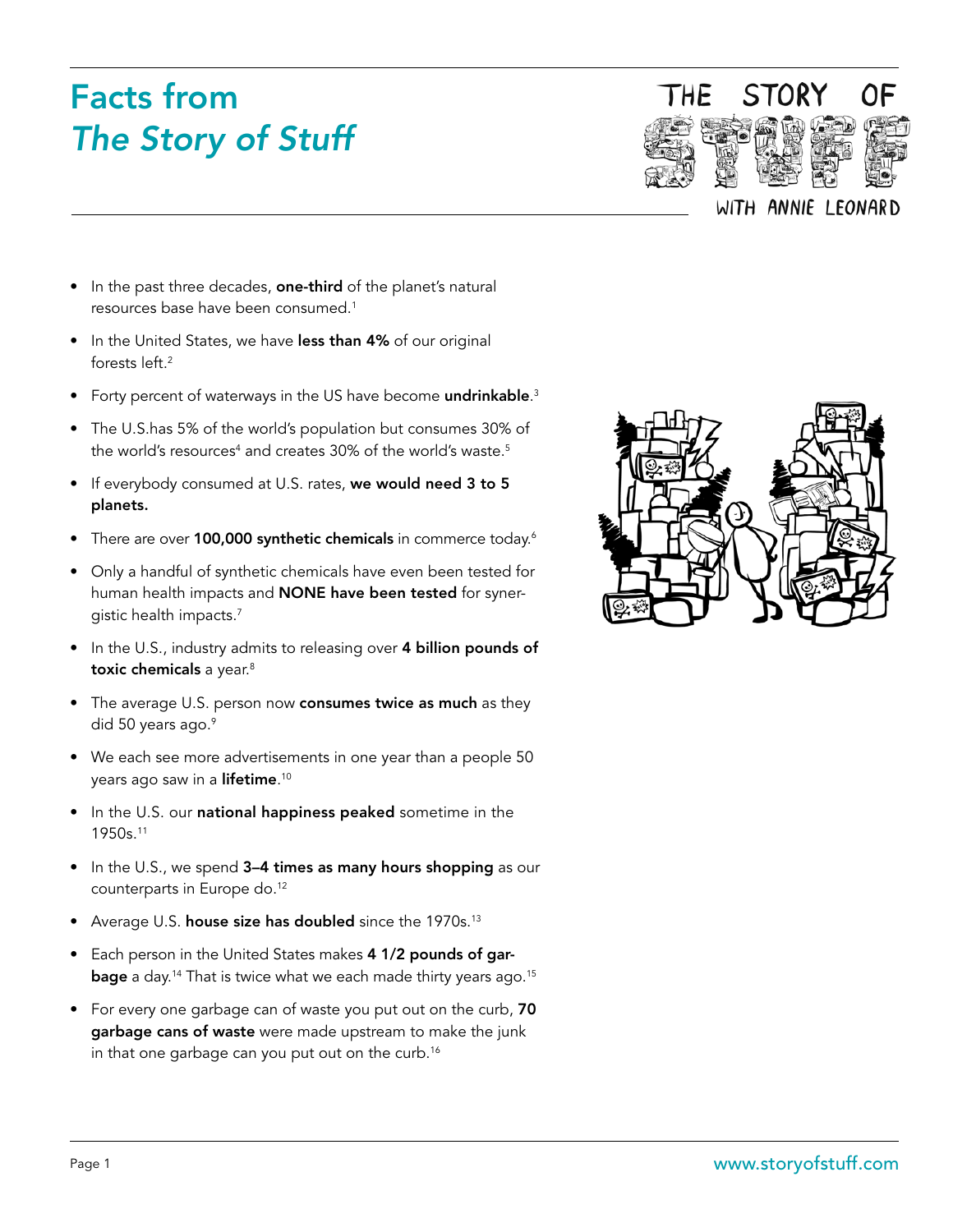## THE STORY OF STRING RESERVED WITH ANNIE LEONARD

- 1 Paul Hawken, Amory Lovins and L. Hunter Lovins, Natural Capitalism, Little Brown and Company, (1999). Excerpted from page 4: "In the past three decades, one-third of the planet's resources, its 'natural wealth,' has been consumed."
- 2 Lester Brown, Michael Renner, Christopher Flavin, Vital Signs 1998, Worldwatch Institute, Washington, D.C. "Ninety five to ninety eight percent of forests in the continental United States have been logged at least once since settlement by Europeans." Also, see: "Can't See the Forest," by Josh Sevin, in GRIST, 1 March 2000. "1 to 2 percent of original forests in the U.S. remain undisturbed."
- 3 American Rivers, *Americas Most Endangered Rivers of 1998 Report*, Excerpt: "Today, 40 percent of our nation's rivers are unfishable, unswimmable, or undrinkable" Available at: http://www.americanrivers.org/site/ PageServer?pagename=AMR\_content\_e2a7
- This figure is citied in many places. For example: John L Seitz: Global Issues: An Introduction, (2001).
- 5 "The U.S. produced approximately 33% of the world's waste with 4.6% of the world's population" (Miller 1998) quoted in Global Environmental Issues by Frances Harris (2004).
- 6 Many references, including: Ourstolenfuture.org; Worldwatch Institute, State of the World 2006; Nancy Evans (ed.), Breast Cancer Fund, State of the Evidence 2006 Executive Summary, available at http://www.breastcancerfund.org/site/ pp.asp?c=kwKXLdPaE&b=1370047; Gay Daly, "Bad Chemistry" (NRDC) at http://www.nrdc.org/onearth/06win/chem1.asp;
- "Of the more than 80,000 chemicals in commerce, only a small percentage of them have ever been screened for even one potential health effect, such as cancer, reproductive toxicity, developmental toxicity, or impacts on the immune system. Among the approximately 15,000 tested, few have been studied enough to correctly estimate potential risks from exposure. Even when testing is done, each chemical is tested individually rather than in the combinations that one is exposed to in the real world. In reality, no one is ever exposed to a single chemical, but to a chemical soup, the ingredients of which may interact to cause unpredictable health effects." From Coming Clean Campaign's Body Burden information, retrieved 11/8/07 from http://www.chemicalbodyburden.org/
- 8 "For Reporting Year 2005, 23,461 facilities reported to EPA's TRI Program. These facilities reported 4.34 billion pounds of on-site and off-site disposal or other releases of the almost 650 toxic chemicals." From: U.S. Environmental Protection Agency, Toxics Release Inventory, http://www.epa.gov/tri/
- 9 "Why Consumption Matters" by Betsy Taylor and Dave Tilford, in The Consumer Society Reader Edited by Juliet B Schor and Douglas Holt (2000), p. 467.
- 10 "Each of us sees more ads alone in one year than people of 50 years ago saw in an entire lifetime." Cited in DMNews magazine, 12/22/97. Another measurement of the increasing volume of ads comes from David Shenk, who estimates that the average American saw 560 daily advertising messages in 1971 and by 1997 that number had increased to over 3,000 per day, in Data Smog: Surviving the Information Glut by David Shenk (1997).